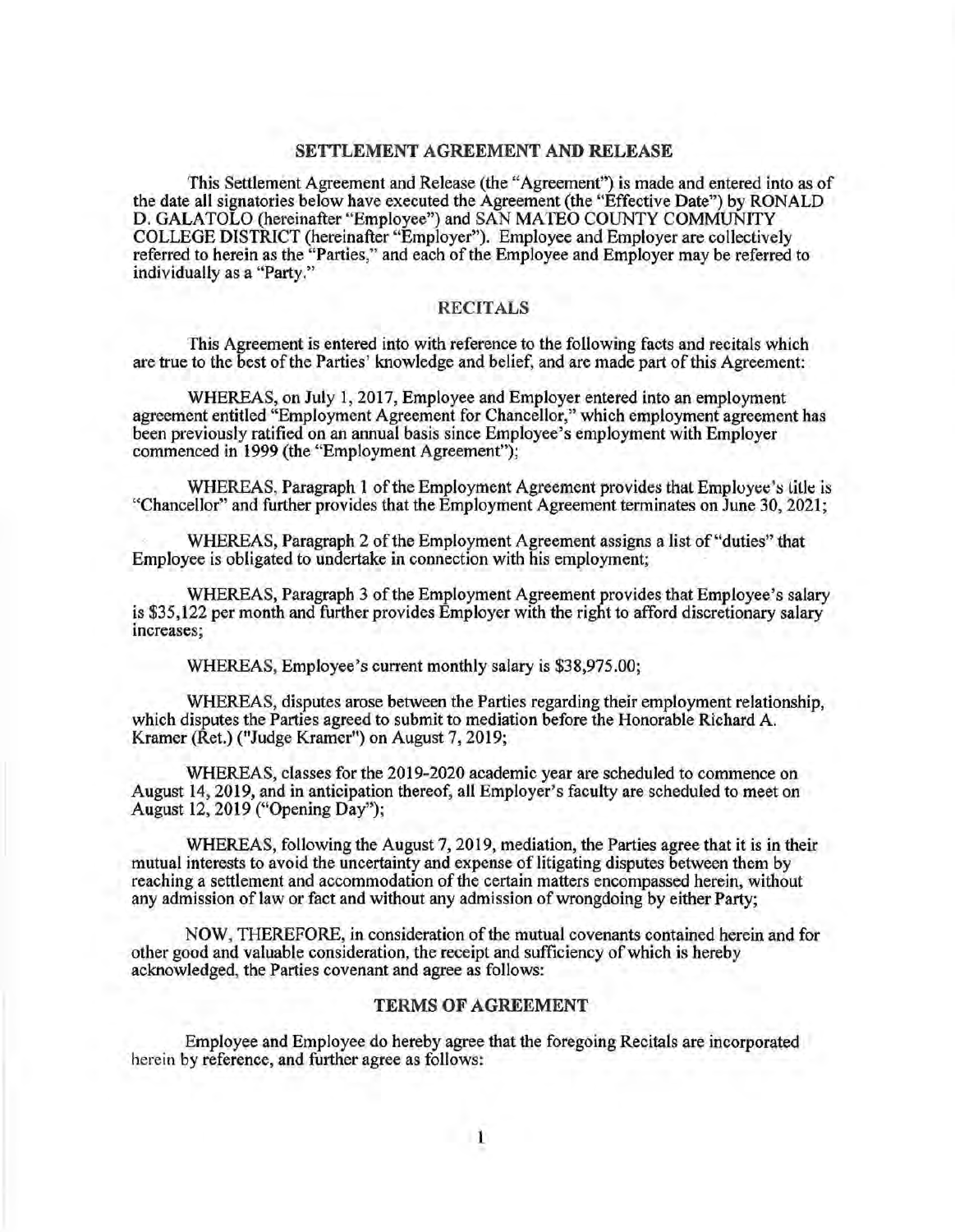1. Consideration. In consideration of the mutual releases set forth below, the Parties agree as follows:

- a. Execution of Superseding Employment Agreement: The Parties agree that concurrent with their execution of the instant Agreement, the Parties will execute a First Amended Employment Agreement that will supersede and replace the current Employment Agreement (the "Superseding Employment Agreement"), attached hereto as Exhibit A. The terms of the Superseding Employment Agreement will be the same as those set forth in the current Employment Agreement, with the following exceptions:
	- 1. The Superseding Employment Agreement shall provide that Employee's title is that of "Chancellor Emeritus," which position shall be added to the Executive Salary Schedule;
	- ii. The Superseding Employment Agreement shall provide for a termination date of March 31, 2022 (the "Termination Date");
	- iii. The Superseding Employment Agreement shall provide that Employee's "duties" are limited to the administration of the "2+2" program and any other such work as is reasonably and mutually agreed upon by the Employee and the Chancellor;
	- iv. The Superseding Employment Agreement shall provide that Employee, in performing his "duties" under the Superseding Employment Agreement, will work from a home office, with reasonable administrative assistance as needed and as deemed necessary by the Employer;
	- v. The Superseding Employment Agreement shall provide that Employee does not report to the Board in the performance of the Employee's "duties." Instead, Employee shall report to and be provided direction by the District's chancellor.
	- vi. The Superseding Employment Agreement shall provide for a monthly salary of \$38,975.00.
- b. Communications Regarding Agreement and Employment. The Parties agree that they will meet and confer and execute a mutually acceptable Joint Press Release and associated talking points regarding the terms of the instant Agreement and the Superseding Employment Agreement and further agree that these shall govern statements to the public at large and to individuals, including any and all future communications regarding Employee's employment, whether external or internal, including both Employee's and the Board of Trustees' remarks at Opening Day, which shall be consistent with the contents of said Joint Press Release and talking points.
- C. Employee's Participation in "Opening Day". The Parties agree that Employee will participate in Opening Day presentations.
- d. Future Disputes. The Parties agree that any and all future disputes between the Parties regarding the interpretation or enforcement of this Agreement, or the terms of the Superseding Employment Agreement, shall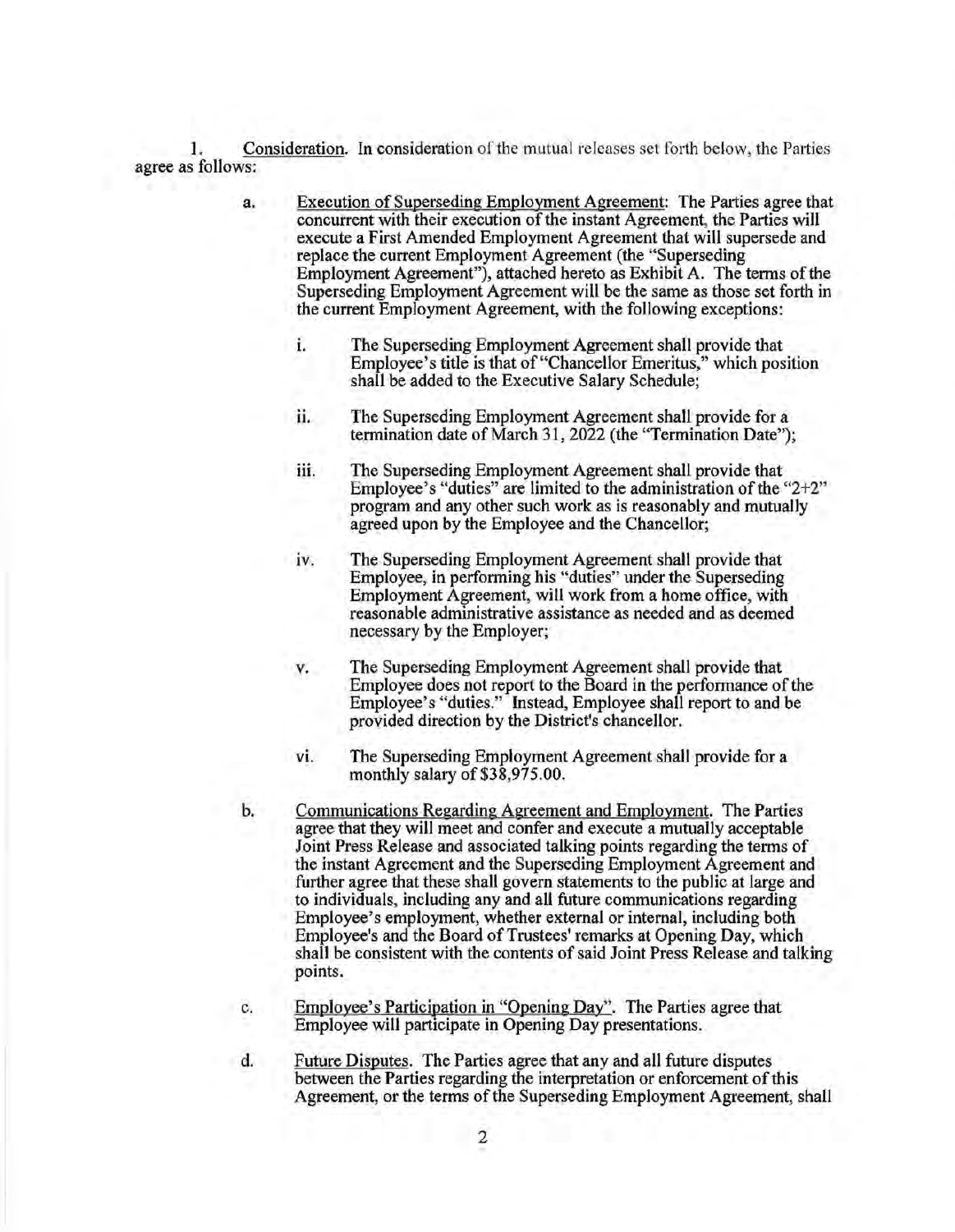be brought only before the Honorable Richard A. Kramer of JAMS ("Judge Kramer"), who will have exclusive jurisdiction and full authority to interpret, enforce and decide the same in the context of the Parties' rights and obligations pursuant to said agreements and such procedures as Judge Kramer shall determine to be appropriate under the circumstances. Said determinations shall be final and binding and may be enforced as necessary in a court of competent jurisdiction under appropriate court procedures. The parties waive any right to have a jury resolve any such disputes..

- 2. Release of Claims by Employee.
	- a. Except for the obligations and rights expressly set forth and reserved in Paragraph 2.b. of this Agreement, in consideration of the recitals, covenants and agreements set forth in this Agreement, and other good and valuable consideration, the receipt and sufficiency of which arc hereby expressly acknowledged, Employee hereby releases and forever discharges Employer, including Employer's current and former officers, directors, commissioners, board members, trustees, agents, employees, representatives, attorneys, insurers, departments, divisions, sections, successors and assigns and all those who claim through them or could claim through them (collectively the "Released Parties"), from any and all claims, complaints, demands, causes of action, obligations, damages, costs, expenses, liens, attorneys' fees, warranties, rights and liabilities of any nature whatsoever, whether known or unknown, suspected or not suspected to exist, claimed or not claimed, which Employee may have, including but not limited to any claims that could be brought under Title VII of the Civil Rights Act of 1964, the Americans with Disabilities Act, the Whistleblower Protection Act and any other related state or federal law protecting whistleblowers, and the California Fair Employment and Housing Act for harassment, retaliation, or discrimination on the basis of race, age, ancestry, color, religion, sex, marital status, national origin, physical or mental disability, medical condition, sexual orientation, or any other protected classification(s), which have arisen in connection with his employment by Employer, or any other matter of any nature whatsoever from the beginning of time up to the date of the execution of this Agreement. Employee represents that he has no lawsuits, claims or actions pending in Employee's name or on his behalf against Employer or any other Released Party. Employee agrees that in the event Employee brings a claim covered by this release in which Employee seeks damages against Employer or in the event Employee seeks to recover against Employer in any claim brought by a governmental agency on Employee's behalf, this Agreement shall serve as a complete defense to such claims.
	- b. The Release contained in Paragraph 2.a. of this Agreement expressly excludes any claims pertaining to or arising out of the amount of Employee's pension to be determined by California's Public Employees Retirement System ("CalPERS") (the "Excluded Claims"). Said Excluded Claims are those claims pertaining to or arising out of any determination by CalPERS as to the amount of the monthly distribution to which Employee is entitled upon retirement. Further, in recognition of the possibility that any determination by CalPERS as to the amount of the monthly distribution to which Employee may be entitled upon retirement may not be made until after the Termination Date, the Parties agree that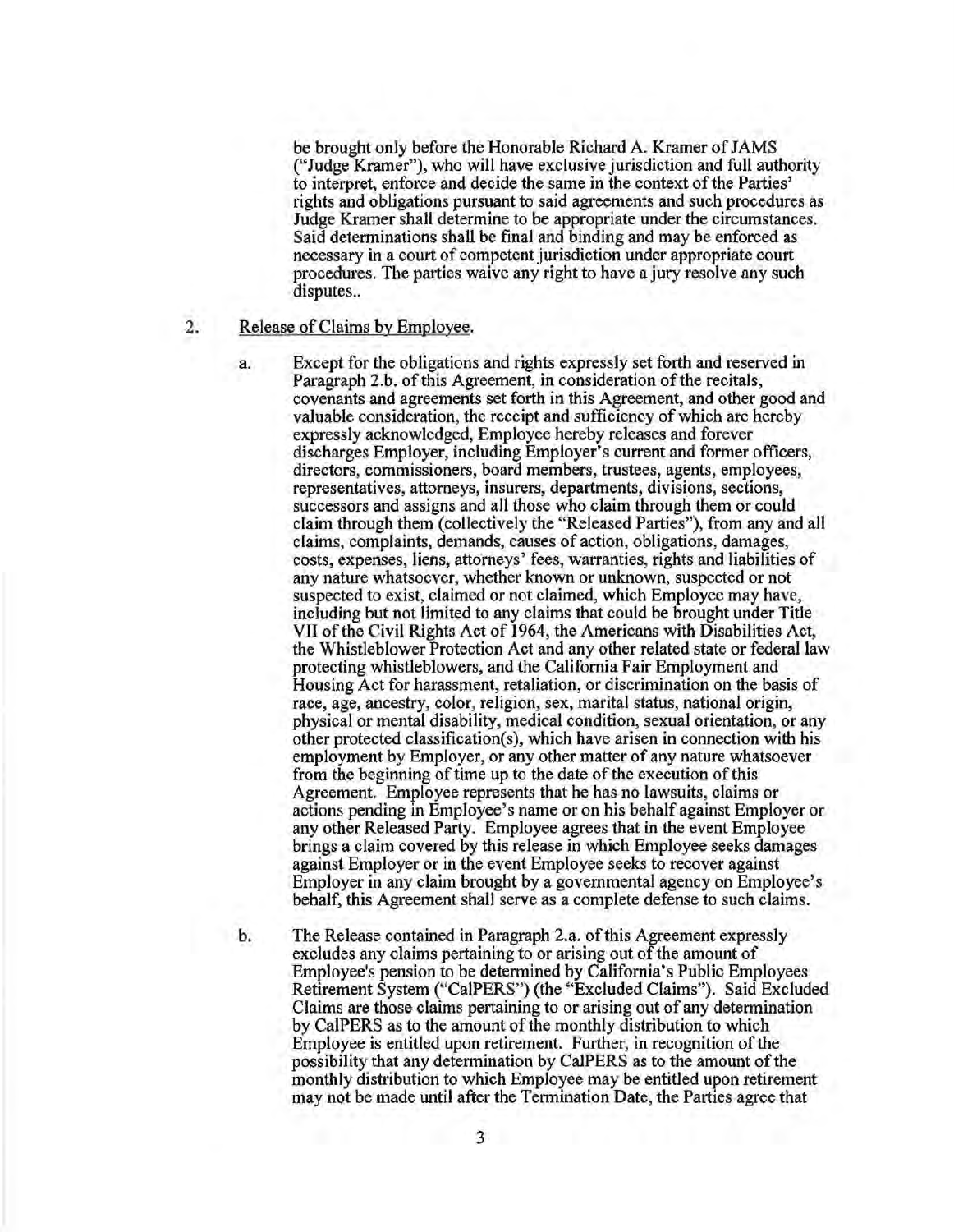the applicable statute of limitations for bringing any Excluded Claims is tolled from the date of this Agreement until September 30, 2022, which date is six months from the Termination Date as provided in the Superseding Employment Agreement. The resolution of any such Excluded Claim shall initially require exhaustion of CalPERS' administrative remedies. If Employee wishes after such exhaustion of CalPERS administrative remedies to bring an Excluded Claim, the Parties shall first participate in confidential non-binding mediation to be conducted by Judge Kramer. Should the matter not be resolved in mediation, the matter shall proceed to final and binding arbitration before a mutually-agreeable arbitrator. The prevailing party in such arbitration shall be entitled to recover reasonable attorneys' fees and costs.

c. ADEA Waiver and Release. Employee hereby completely releases and forever discharges the Released Parties from any claims, known or unknown, foreseen or unforeseen, arising under the Age Discrimination in Employment Act of 1967 ("ADEA'') up to the Effeclive Dale. Employee acknowledges that he is knowingly and voluntarily waiving and releasing any rights he may have under the ADEA, as amended. Employee also acknowledges that the promise/s provided in this Agreement constitute independent consideration for said waiver and is/are in addition to any other promise/s to which Employee is entitled. Employee further acknowledges that he has been advised by this writing, as required by the ADEA, that: (a) his waiver and release with respect to ADEA claims do not apply to any rights or claims that may arise after the date se executes this Agreement; (b) he has been advised hereby that he has the right to consult with an attorney prior to executing this Agreement; (c) he has twenty-one  $(21)$  days to consider this Agreement before signing it and that, in the event he decides to sign it sooner, he **voluntarily waives the 21-day period provided by**  said Act; (d) he has seven (7) days following his execution of this Agreement to revoke the Agreement ("Revocation Period"); and (e) this Agreement will not be effective until the date upon which the Revocation Period has expired. To revoke this Agreement, a written notice of revocation by Employee must be received by Douglas N. Freifeld, Esq., Fagen Friedman & Fulfrost LLP, 70 Washington Street, Suite 205, Oakland, California 94607, within the seven (7) day period stated.

3. Release of Claims by Employer. Employer hereby releases, acquits and forever discharges Employee, and his agents, servants, employees, attorneys, shareholders, successors, assigns and affiliates (hereinafter the "Employee Released Parties"), from any and all claims, liabilities, demands, causes of action, costs, expenses, attorneys' fees, damages, indemnities and obligations of every kind and nature, in law, equity, or otherwise, known and unknown, suspected and unsuspected, disclosed and undisclosed, arising out of or in any way related to agreements, events, acts or conduct at any time prior to and including the date the Parties sign this Agreement, including but not limited to: any and all such claims and demands, directly or indirectly, arising out of or in any way connected with Employee's employment with Employer. Employer represents that it has no lawsuits, claims or actions pending in Employer's name or on behalf of any other person or entity, against Employee or any other Employee Released Parties. Employer agrees that in the event Employer brings a claim covered by this release in which Employer seeks damages against Employee or in the event Employer seeks to recover against Employee in any claim brought by a governmental agency on Employer's behalf, this Agreement shall serve as a complete defense to such claims.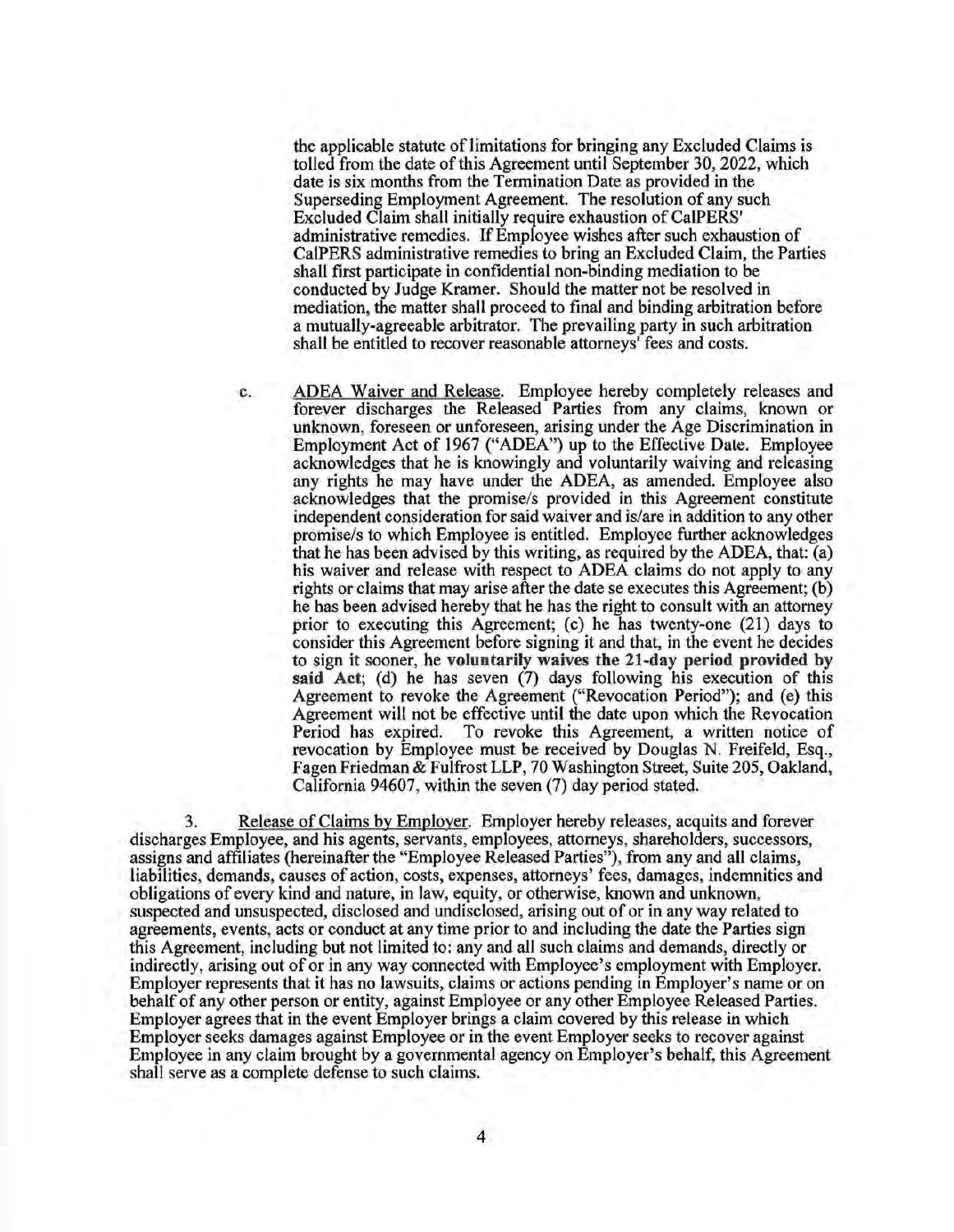Waiver of Unknown Claims. The Parties understand that, with the exception of the Excluded Claims, this is a full and final release of any and all claims and causes of action which the Parties now have, or in the future may have, against the Released Parties or the Employee Released Parties, for any and all alleged actions or inactions of the persons or entities released, including any and all claims for any alleged injuries or damages of ahy type or description arising out of, or in any way connected with, Employee's employment with Employer. The Parties hereby acknowledge that there is a risk that subsequent to the execution of this Agreement, the Parties may incur, suffer or sustain injury, loss, damage, costs, attorneys' fees, expenses or any of these, which are in some way caused by or connected with Employee's employment with Employer and which are unknown or unanticipated at the time this Agreement is executed. The Parties further acknowledge that there is a risk that such damages as are presently known may become more serious than the Parties now expect or anticipate. Nevertheless, the Parties acknowledge that this Agreement has been negotiated and agreed upon in light of these realizations and the Parties hereby expressly waive all rights that the Parties may have in such unknown or unanticipated claims related to Employee's employment with Employer. In so doing, the Parties understand and knowingly, voluntarily and specifically waives all rights they may have under California Civil Code Section 1542, which provides as follows:

A GENERAL RELEASE DOES NOT EXTEND TO CLAIMS WHICH THE CREDITOR OR RELEASING PARTY DOES NOT KNOW OR SUSPECT TO EXIST IN HIS OR HER FAVOR AT THE TIME OF EXECUTING THE RELEASE AND THAT, IF KNOWN BY HIM OR HER, WOULD HA VE MATERIALLY AFFECTED HIS OR HER SETTLEMENT WITH THE DEBTOR OR RELEASED PARTY.

The Parties hereby acknowledge that while Section 1542 is phrased as a general release and the parties are not providing a general release because of the retention of the Excluded Claims, it is the intent of the parties to mutually release each other to the fullest extent possible, except for the Excluded Claims. The Parties hereby expressly waive and relinquish all rights and benefits under that section and any law of any jurisdiction of similar effect with respect to their release of any unknown or unsuspected claims the Parties may have against the Released Parties or the Employee Released Parties.

*5.* Non-Admission of Liability. This Agreement is not an admission of guilt or wrongdoing by the Parties, any Released Parties or Employee Released Parties.

6. Non-disparagement. For the term of this Agreement, neither Employee nor the Board of Trustees nor any individual Trustee shall make statements that purposefully disparage or cast the other's personal or professional reputation in a bad light. Additionally, Employee and the Board of Trustees and each individual Trustee will not make public comments that disparage the other directly or indirectly.

7. Entire Agreement. This Agreement constitutes the complete, final and exclusive, embodiment of the entire agreement between the Parties with regard to the Superseding Employment Agreement as set forth herein on this subject matter. It is entered into without reliance on any promise or representation, written or oral, other than those expressly contained herein, and it supersedes any other such promises, warranties or representations.

8. Modification. This Agreement may not be modified or amended except in writing signed by both Parties.

9. Successors and Assigns. This Agreement shall bind the heirs, personal representatives, successors and assigns of both Parties, and inure to the benefit of both Parties, their heirs, successors and assigns.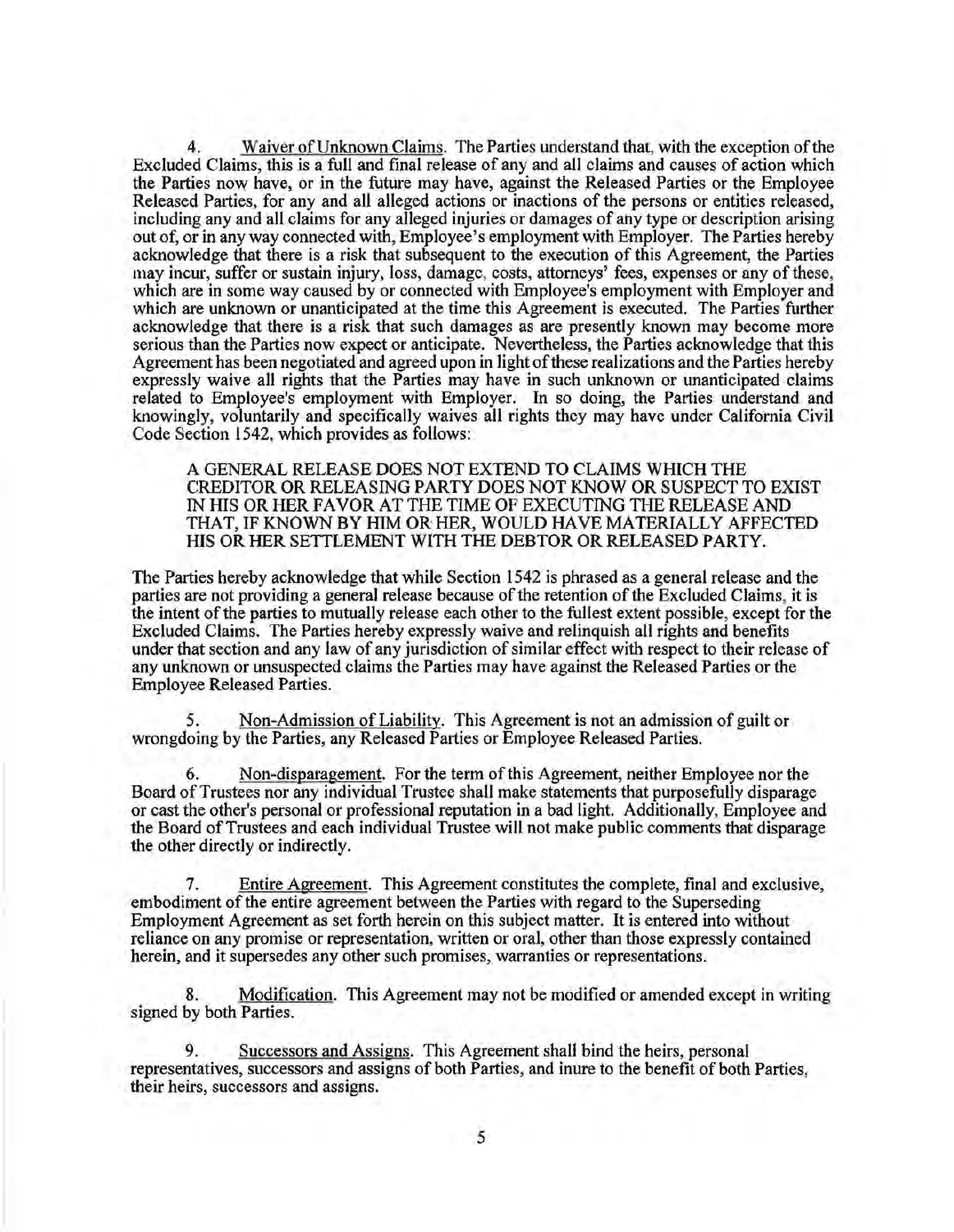10. Severability. If any provision of this Agreement is determined to be invalid or unenforceable, in whole or in part, this determination will not affect any other provision of this Agreement and the provision in question shall be modified by the court so as to be rendered enforceable.

11. Choice of Law. This Agreement shall be governed by and construed in accordance with the laws of the State of California.

12. Voluntary Execution. The Parties represent that each has carefully read this Agreement, that each knows and understands the content and consequences of it, and signs it of their own free act, without any mistake, duress or undue influence. In delivering this Agreement, Employee relies upon Employee's own judgment, belief and knowledge and has not been influenced in any way by any representations or statements not set forth in this Agreement regarding its contents by any party who is hereby released or by anyone representing said part(ies).

13. Attorneys' Fees. With the exception of any dispute between the Parties heard or mediated by Judge Kramer or by his replacement if any, in the event either i) a dispute is brought for resolution under paragraphs 1d or 2b, above, or ii) any action or suit is brought alleging a default under or breach of this Agreement, or for any claim, demand or cause of action found to have been discharged hereby, the prevailing party in such action, suit or arbitration shall be entitled to recover reasonable attorneys' fees and costs.

14. Counterparts. This Agreement may be executed in one or more counterparts, each of which shall constitute an original, and all of which shall constitute one instrument. It shall not be necessary in making proof of this Agreement to account for more than one counterpart.

15. Headings. The headings in this Agreement are intended solely for convenience of reference and shall be given no effect in the construction or interpretation of this Agreement.

16. Representations and Warranties. Employee and Employer each represent and warrant that:

a. Each has read this Agreement;

- b. Each has made such investigation of the facts pertaining to this Agreement as each deems necessary;
- *Ill*
- $111$
- *Ill*
- $111$
- $111$
- *Ill*